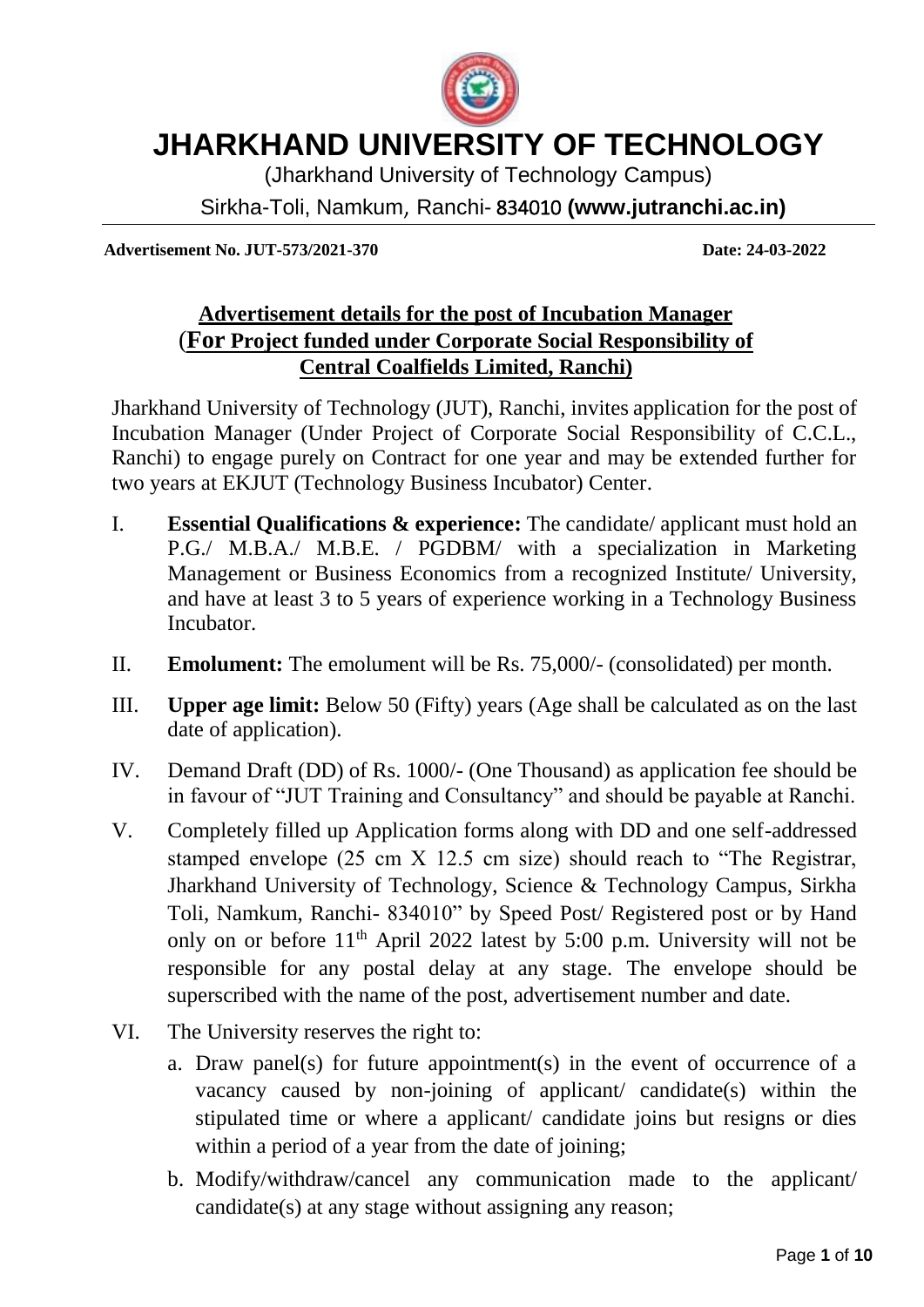

(Jharkhand University of Technology Campus)

Sirkha-Toli, Namkum, Ranchi- 834010 **(www.jutranchi.ac.in)**

- c. Extend the last date of receipt of the application.
- d. Can consider the applications received after last date.
- e. Can consider the appointment on deputation/ contract basis.
- VII. Application fees once paid shall not be refunded under any circumstances.
- VIII. Application received after the last date shall not be considered.
- IX. The university shall verify the antecedents or documents submitted by a candidate at any time i.e., at the time of interview or during tenure of the service. In case, it is detected that the documents submitted by the candidate are fake or the candidate has a clandestine antecedents/ background and has suppressed the said information, his/her services shall be terminated.
- X. In case of any dispute/ambiguity that may occur in the process of selection at any stage the University reserve the right to modify/ withdraw/ cancel any communication made to candidates also decision of the University shall be final.
- XI. Candidates should send self-attested copies of certificates and mark-sheets from Xth std. onwards in support of their qualifications. Originals should not be sent along with the application but these must be produced at the time of interview or when called for.
- XII. No correspondence/communication shall be entertained from the candidates regarding postal delays and the selection process.
- XIII. In case of any disputes/suites or legal proceedings against the University, the Jurisdiction shall be restricted to the Hon'ble High Court, Ranchi.
- XIV. The prescribed application format is given in **Section**-**'A'** which shall be used by the applicant/ candidate, which can be downloaded from the university website (www.jutranchi.ac.in). Incomplete application form without signature of candidate, in any other format or without the prescribed fee shall be liable to be rejected.
- XV. No TA/DA shall be paid to the candidates for attending the interview.
- XVI. The University reserves the right to alter/insert any additions/corrections in the advertisement on the University website before the last date prescribed for the receipt of applications, for which the candidates are advised to be in the lookout for announcements in the website (www.jutranchi.ac.in).
- XVII. Canvassing in any form may lead to cancellation of candidature.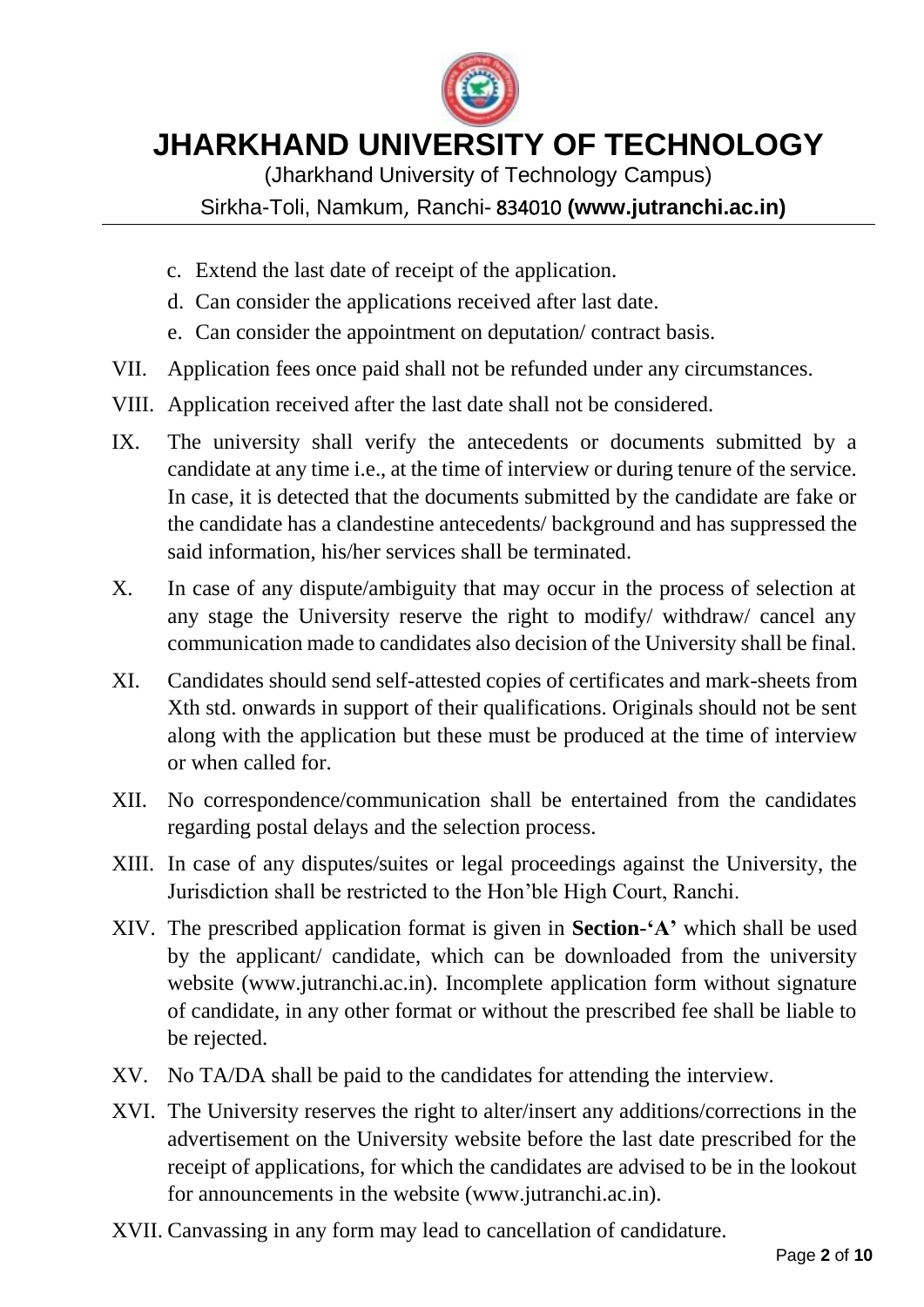

(Jharkhand University of Technology Campus) Sirkha-Toli, Namkum, Ranchi- 834010 **(www.jutranchi.ac.in)**

XVIII. **Mode of Selection:** The screening (shortlisting) and selection criteria for the position of Incubation Manager at EKJUT (Under Corporate Social Responsibility Project of C.C.L., Ranchi) is as follows:

> "A two-stage process would be adopted for the selection of Incubation Manager for Technology Business Incubator (Named as EKJUT) Center purely on contract. Two different committees would be formulated. One for screening (shortlisting) of the candidates and another for interviewing of the candidates. Only the shortlisted candidates would be appeared for the interview. The final merit list would be prepared on the basis of points allotted by the screening committee and the points allotted by the interview committee".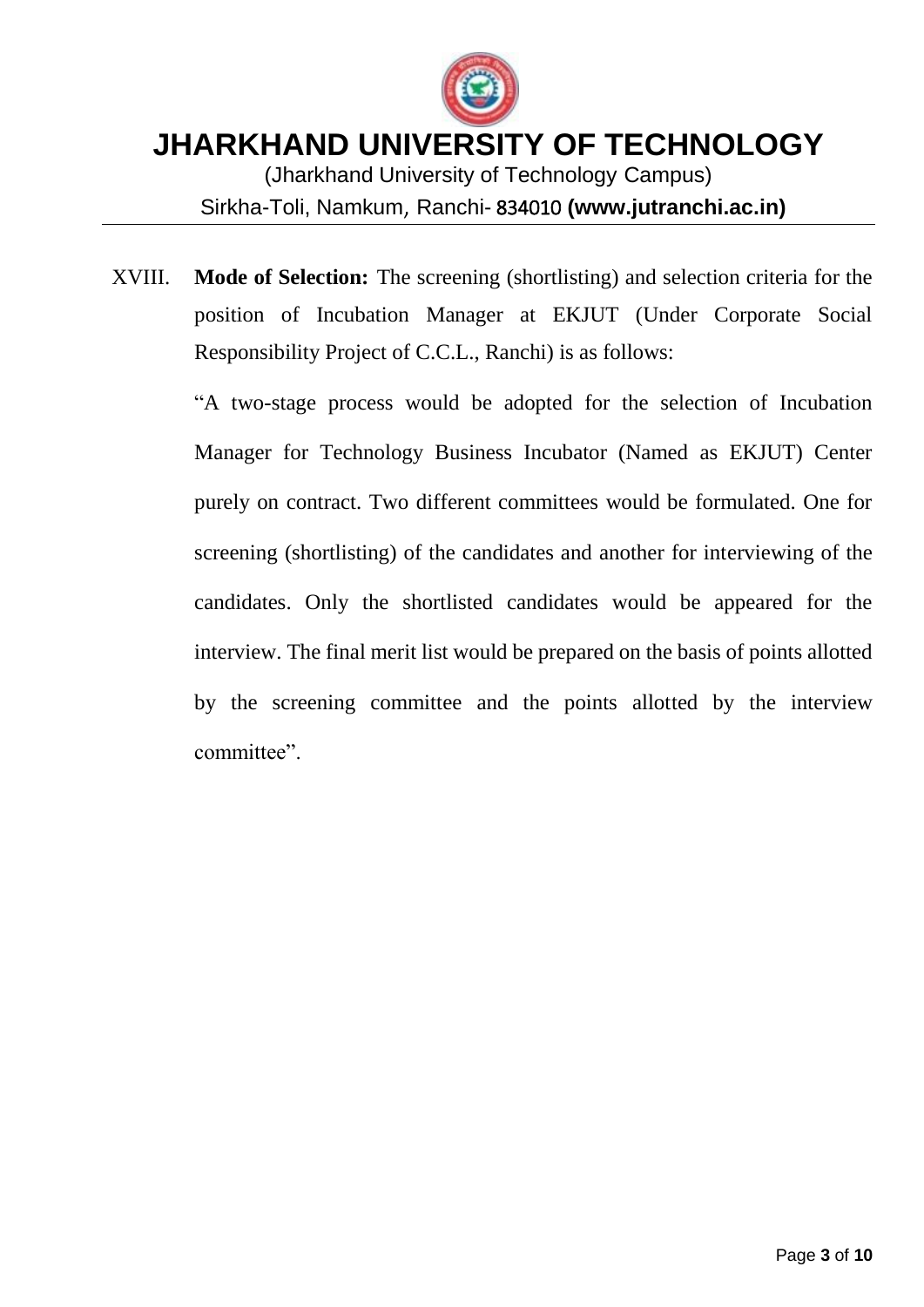

(Jharkhand University of Technology Campus)

Sirkha-Toli, Namkum, Ranchi- 834010 **(www.jutranchi.ac.in)**

XIX. **The Screening criteria:** The applicant who fulfill the above mentioned Essential qualifications and experiences would be considered to allocate scores by the screening committee. The format for scoring would be as follows (80 points= 60+20):

| S.<br>n.     | <b>Criteria</b>                                                                                                                                                                                                                  | 10 Points                                                                                                                                                                            | <b>10 Points</b>                                                                                                                                                  | <b>10 Points</b>                                                                                                                                                            | <b>15 Points</b>                                                                                                   | 15<br><b>Points</b>                                            | <b>Total</b><br>$\equiv$<br>60<br><b>Points</b> |
|--------------|----------------------------------------------------------------------------------------------------------------------------------------------------------------------------------------------------------------------------------|--------------------------------------------------------------------------------------------------------------------------------------------------------------------------------------|-------------------------------------------------------------------------------------------------------------------------------------------------------------------|-----------------------------------------------------------------------------------------------------------------------------------------------------------------------------|--------------------------------------------------------------------------------------------------------------------|----------------------------------------------------------------|-------------------------------------------------|
| $\mathbf{1}$ | <b>Academic</b><br>qualifications<br>(Essential<br>Criteria)                                                                                                                                                                     | $10^{th}$ $1^{st}$<br>Division=10<br>10th 2nd<br>Division=7<br>$10^{th}$ 3rd<br>Division=4                                                                                           | $12^{th} 1^{st}$<br>Division=10<br>12th 2nd<br>Division=7<br>12th 3rd<br>Division=4                                                                               | UG 1 <sup>st</sup><br>Division=10<br>UG 2 <sup>nd</sup><br>Division=7<br>UG <sub>3rd</sub><br>Division=4                                                                    | PG 1st<br>Division=15<br>PG <sub>2<sup>nd</sup></sub><br>Division=10<br>PG 3rd<br>Division=5                       | $PhD +$<br>$MPhil=1$<br>5<br>$PhD=10$<br><b>M.</b><br>$Phil=5$ |                                                 |
| Sr           | <b>Criteria for Work</b><br>experience                                                                                                                                                                                           | 05 Points                                                                                                                                                                            | <b>05 Points</b>                                                                                                                                                  | 05 Points                                                                                                                                                                   | <b>05 Points</b>                                                                                                   |                                                                | <b>Total</b><br>$=$<br>20<br><b>Points</b>      |
| $\mathbf{1}$ | <b>Work experience</b><br>Candidates who<br>have worked as<br>an Incubation<br>Manager or a<br>higher position in<br>a University/<br>Institute based<br>Technology<br><b>Business</b><br>Incubator will be<br>given preference. | In Higher<br><b>Academics</b><br><b>Institutions:</b><br><b>Experience: 8</b><br>years &<br>$above = 05$<br><b>Experience: 5</b><br>to7 Yrs= 03<br><b>Experience 2-</b><br>4 Yrs= 02 | <b>As Incubation</b><br>Manager:<br><b>Experience: 8</b><br>years &<br>above= $05$<br><b>Experience: 5</b><br>to7 Yrs= 03<br><b>Experience 2-</b><br>$4 Yrs = 02$ | <b>As Project</b><br>Officer/<br>Manager:<br><b>Experience: 8</b><br>years &<br>above= $05$<br><b>Experience: 5</b><br>to 7 Yrs= 03<br><b>Experience 2-</b><br>$4 Yrs = 02$ | <b>As Consultant:</b><br>No. of<br><b>Consultancy:</b><br>$7$ & above =<br>05<br>$3$ to $6 = 03$<br>below $5 = 02$ |                                                                |                                                 |

**Note- Action by the Screening Committee:** The screening of the applications for the post of Incubation Manager will be based on the points allocated to the applicant. Only those applicants will be allowed to appear in the interview who will have minimum of 40 points out of 80 points as per above clause - I.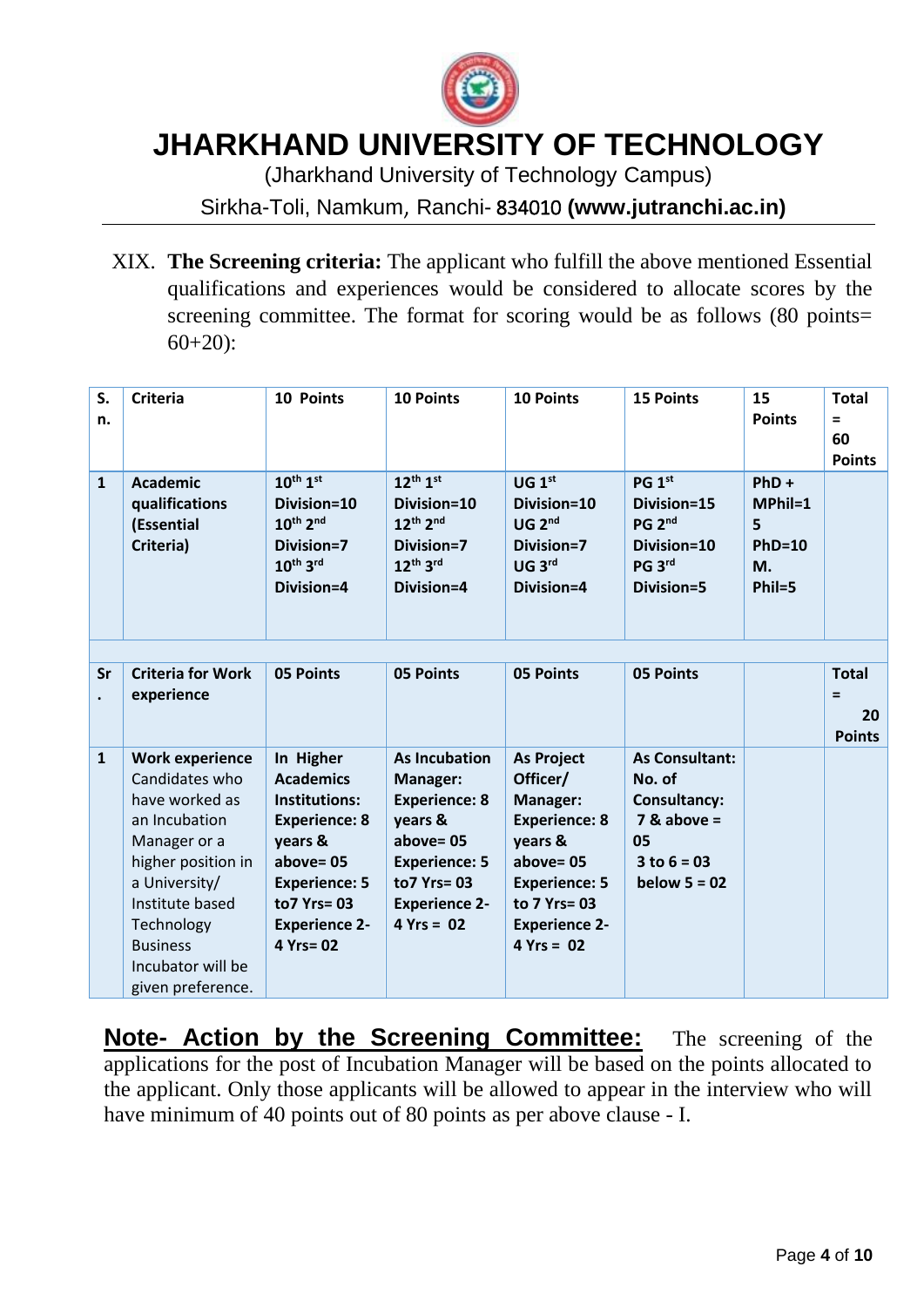

(Jharkhand University of Technology Campus)

Sirkha-Toli, Namkum, Ranchi- 834010 **(www.jutranchi.ac.in)**

XX. **Interview of the shortlisted candidates:** The interview would carry twenty (20) Points weightage. The criteria would be as follows:

| S. |                             | Maximum   Remarks |  |
|----|-----------------------------|-------------------|--|
|    | <b>Particulars</b>          | Point             |  |
| 1. | Domain Knowledge            |                   |  |
| 2. | Attitude and motivation     |                   |  |
| 3. | <b>Communication Skills</b> |                   |  |
| 4. | Strategic & Visionary       |                   |  |
|    | Approach                    |                   |  |
| 5. | Leadership Ability to work  |                   |  |
|    | and working in a team       |                   |  |
|    | environment                 |                   |  |
|    | Total                       |                   |  |

#### **Marking Scheme interview**

- Note:- i. The final merit list would be prepared on both (screening and interview) the aforesaid criteria out of 100 points (80+20).
	- ii. The list of shortlisted applicants for the Interview shall only be published over the University website and accordingly they will be communicated through email/ phone calls to participate in the interview.

#### XXI**. Service terms and conditions:**

- 1. The period of service contract initially shall be of one year, if performance is found up to the satisfactory level, the service contract may be extended further one year, also this shall not be extended more than two years;
- 2. Monthly fixed wages shall be (paid as salary) Rs. 75,000/- (seventy five thousand) only and applicable to ten (10%) percent yearly increase.
- 3. Incubation Manager shall discharge his service under the supervision of the Center Superintendent (C.S.) of the EKJUT Centre in coordination with the Nodal Officer.
- 4. For journeys in connection with his/ her duties, travelling allowance rules of the Jharkhand State will applicable.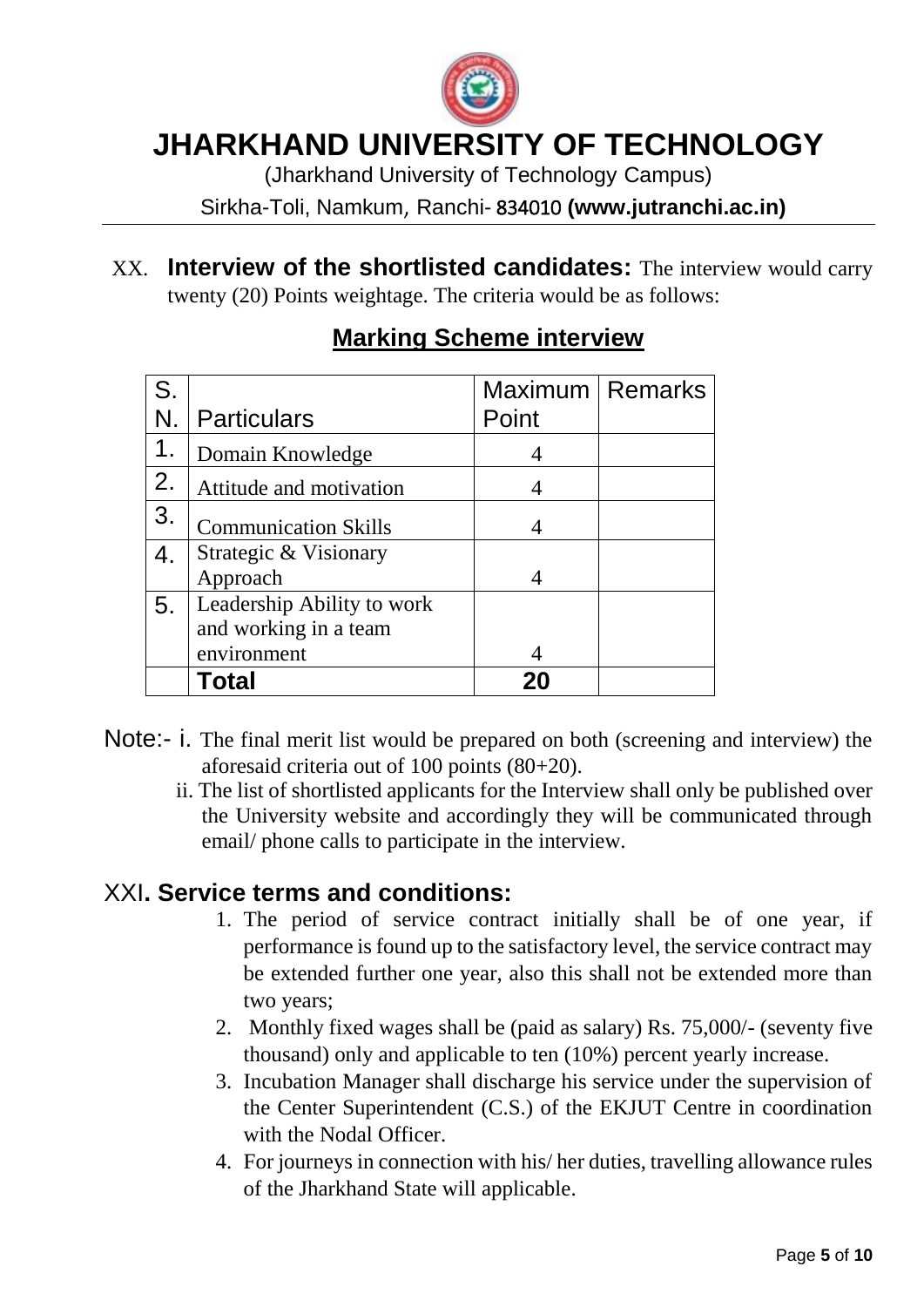

(Jharkhand University of Technology Campus)

#### Sirkha-Toli, Namkum, Ranchi- 834010 **(www.jutranchi.ac.in)**

- 5. Provision of Casual Leave and holiday's calendar of the University employees shall also be applicable to him/ her, and no other kind of leave be admissible.
- 6. Over payment if any made by the University will be recovered from his/ her even after expiry of service contract period.
- 7. If performance is not found suitable service contract period may be ended with one-month prior notice.
- 8. Person appointed as Incubation Manager will have no right to claim absorption on regular post in the University.
- 9. In case of any dispute/ambiguity that may occur in the process of selection at any stage the University reserve the right to modify/ withdraw/ cancel any communication made to candidates also decision of the University shall be final.
- 10. Any other directives issued by the Vice-Chancellor or as per JUT Norms shall be applicable.

 By order of the Vice Chancellor  $Sd$ <sup>-</sup> Registrar, Jharkhand University of Technology, Ranchi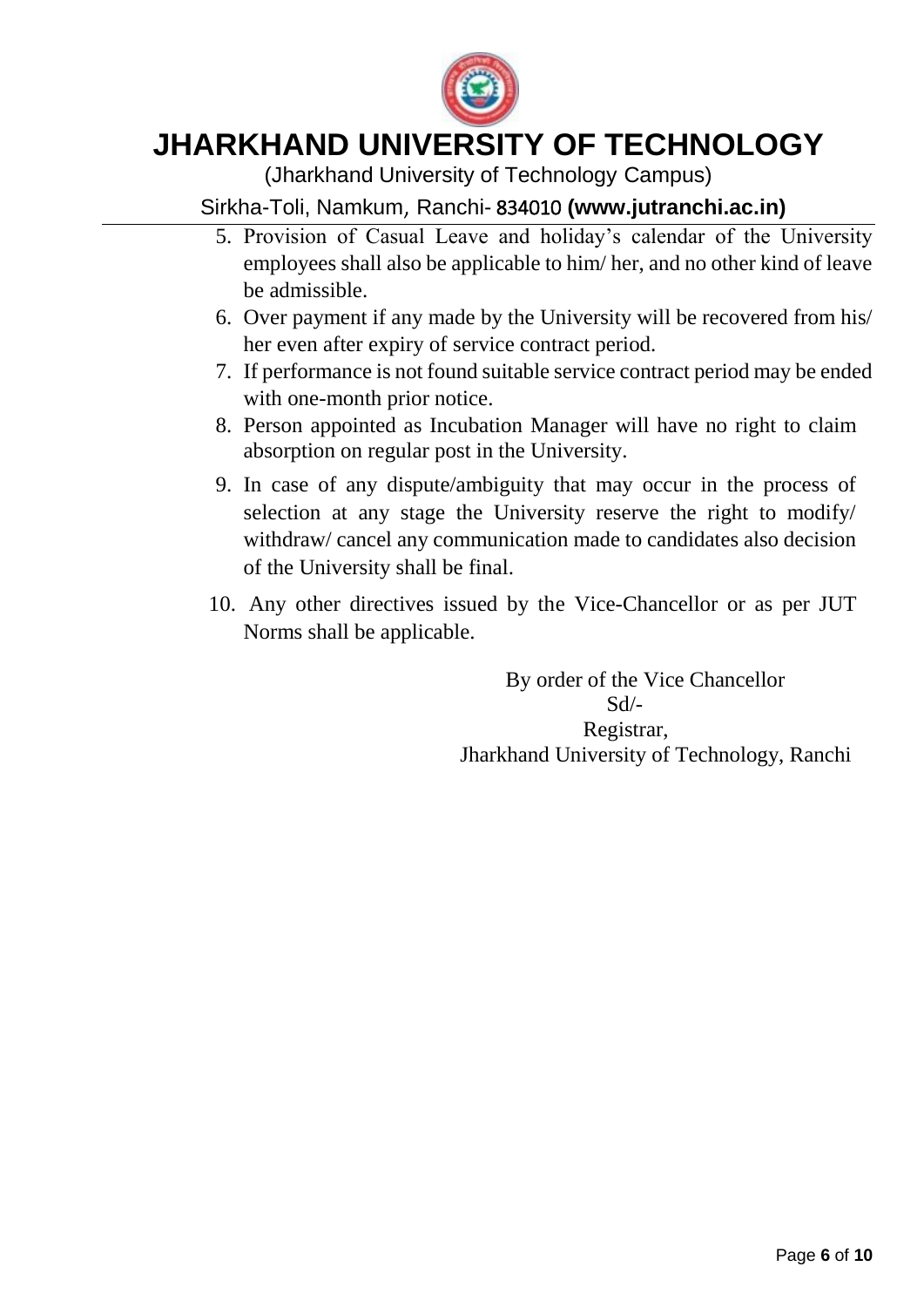

(Jharkhand University of Technology Campus)

Sirkha-Toli, Namkum, Ranchi- 834010 **(www.jutranchi.ac.in)**

## **Section-'A'**

**(Application Format for the post of Incubation Manager)**

| To<br>The Registrar,<br>Jharkhand University of Technology,<br>J.U.T. Campus,<br>Sirkha Toli, Namkum,<br>Ranchi-834 010 (Jharkhand) |                             | Self-Attested<br>Photograph |
|-------------------------------------------------------------------------------------------------------------------------------------|-----------------------------|-----------------------------|
| Advertisement No.                                                                                                                   | <b>Amount of Bank Draft</b> |                             |
| Post Applied for                                                                                                                    | Name of issuing bank        |                             |

Department DD Number & date

| 1. | Name in full (in capital letters)               |                                                                                                           |  |  |
|----|-------------------------------------------------|-----------------------------------------------------------------------------------------------------------|--|--|
| 2. | Father's / Husband's Name                       |                                                                                                           |  |  |
| 3. | Mother's Name                                   |                                                                                                           |  |  |
| 4. | Aadhar number                                   |                                                                                                           |  |  |
| 5. | Date of birth                                   |                                                                                                           |  |  |
|    | (please attach true copy of certificate)        |                                                                                                           |  |  |
|    | Age on 11/04/2022                               | Month<br>Year<br>Day                                                                                      |  |  |
| 6. | a) Marital Status: Married/Unmarried            | b) Sex: Male / Female                                                                                     |  |  |
| 7. | a) Permanent address:                           | b) Correspondence Address:<br>(Any change of address should at once be<br>communicated to the University) |  |  |
|    | Mobile No.                                      | E-mail ID                                                                                                 |  |  |
| 8. | Nationality                                     |                                                                                                           |  |  |
| 9. | Were you at any time declared medically unfit;  |                                                                                                           |  |  |
|    | asked to submit your resignation; discharged or |                                                                                                           |  |  |
|    | dismissed from Govt./PSU/ Autonomous Body? If   |                                                                                                           |  |  |
|    | yes, give details in a separate sheet.          |                                                                                                           |  |  |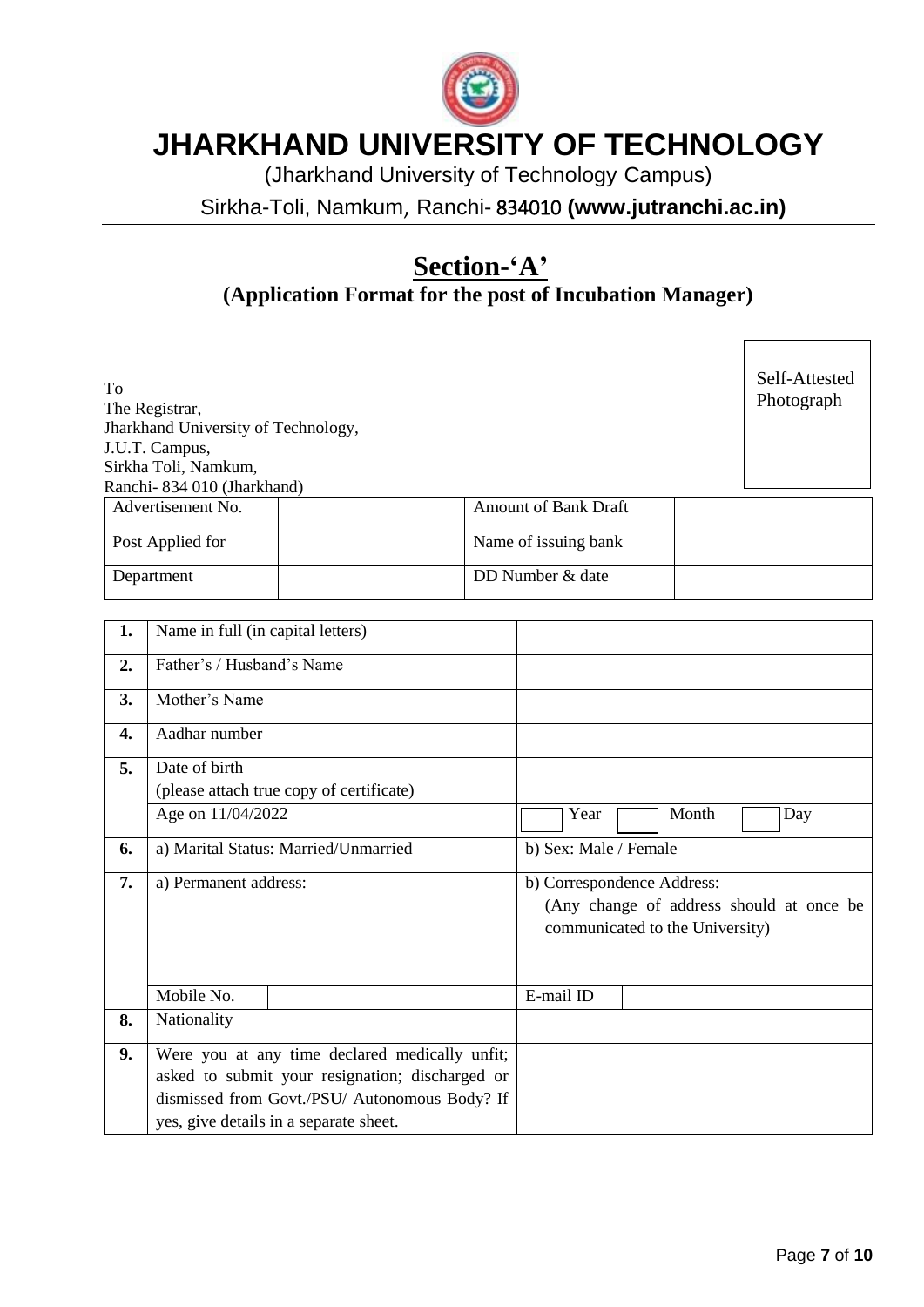

(Jharkhand University of Technology Campus)

Sirkha-Toli, Namkum, Ranchi- 834010 **(www.jutranchi.ac.in)**

| <b>Education</b>   | <b>Name of Degree</b> | Board/<br>University | Year of<br>Passing | <b>Full</b><br><b>Marks</b> | <b>Marks</b><br><b>Obtained</b> | $%$ of<br>marks | Class/<br>Grade | <b>Certificate No</b><br><b>Mark sheet</b><br>No |
|--------------------|-----------------------|----------------------|--------------------|-----------------------------|---------------------------------|-----------------|-----------------|--------------------------------------------------|
| 10th/SSE           |                       |                      |                    |                             |                                 |                 |                 |                                                  |
| 12th/HS            |                       |                      |                    |                             |                                 |                 |                 |                                                  |
| Graduation         |                       |                      |                    |                             |                                 |                 |                 |                                                  |
| Post<br>Graduation |                       |                      |                    |                             |                                 |                 |                 |                                                  |
| Ph.D.              |                       |                      |                    |                             |                                 |                 |                 |                                                  |
| Other (if any)     |                       |                      |                    |                             |                                 |                 |                 |                                                  |
|                    |                       |                      |                    |                             |                                 |                 |                 |                                                  |
|                    |                       |                      |                    |                             |                                 |                 |                 |                                                  |

#### **10. Educational Qualifications:**

**11. Experience Details:** Write chronologically i.e., from the initial appointment of current appointment. (If necessary, use additional sheet in the following format)

| SI.<br>No.         | Name of<br>Post | ┙╯<br>Name of<br>University/<br>College/<br>Institution/<br>PSU's | Name of<br><b>Department</b> | $\circ$<br><b>Nature of Post</b><br>(Permanent/<br>Temporary/<br>Contractual/Ad-<br>hoc | $\sim$<br><b>Type of Experience</b><br>(Teaching/<br>Research/<br><b>Administration</b> ) | From<br>(DD/MM/YY) | <b>To</b><br>(DD/MM/YY) | Period/<br><b>Experience</b><br>(YY/MM/DD) |
|--------------------|-----------------|-------------------------------------------------------------------|------------------------------|-----------------------------------------------------------------------------------------|-------------------------------------------------------------------------------------------|--------------------|-------------------------|--------------------------------------------|
| 1.                 |                 |                                                                   |                              |                                                                                         |                                                                                           |                    |                         |                                            |
| 2.                 |                 |                                                                   |                              |                                                                                         |                                                                                           |                    |                         |                                            |
| 3.                 |                 |                                                                   |                              |                                                                                         |                                                                                           |                    |                         |                                            |
| $\boldsymbol{4}$ . |                 |                                                                   |                              |                                                                                         |                                                                                           |                    |                         |                                            |
| 5.                 |                 |                                                                   |                              |                                                                                         |                                                                                           |                    |                         |                                            |
| 6.                 |                 |                                                                   |                              |                                                                                         |                                                                                           |                    |                         |                                            |
| 7.                 |                 |                                                                   |                              |                                                                                         |                                                                                           |                    |                         |                                            |
| 8.                 |                 |                                                                   |                              |                                                                                         |                                                                                           |                    |                         |                                            |
| 9.                 |                 |                                                                   |                              |                                                                                         |                                                                                           |                    |                         |                                            |
| 10.                |                 |                                                                   |                              |                                                                                         |                                                                                           |                    |                         |                                            |
| 11.                |                 |                                                                   |                              |                                                                                         |                                                                                           |                    |                         |                                            |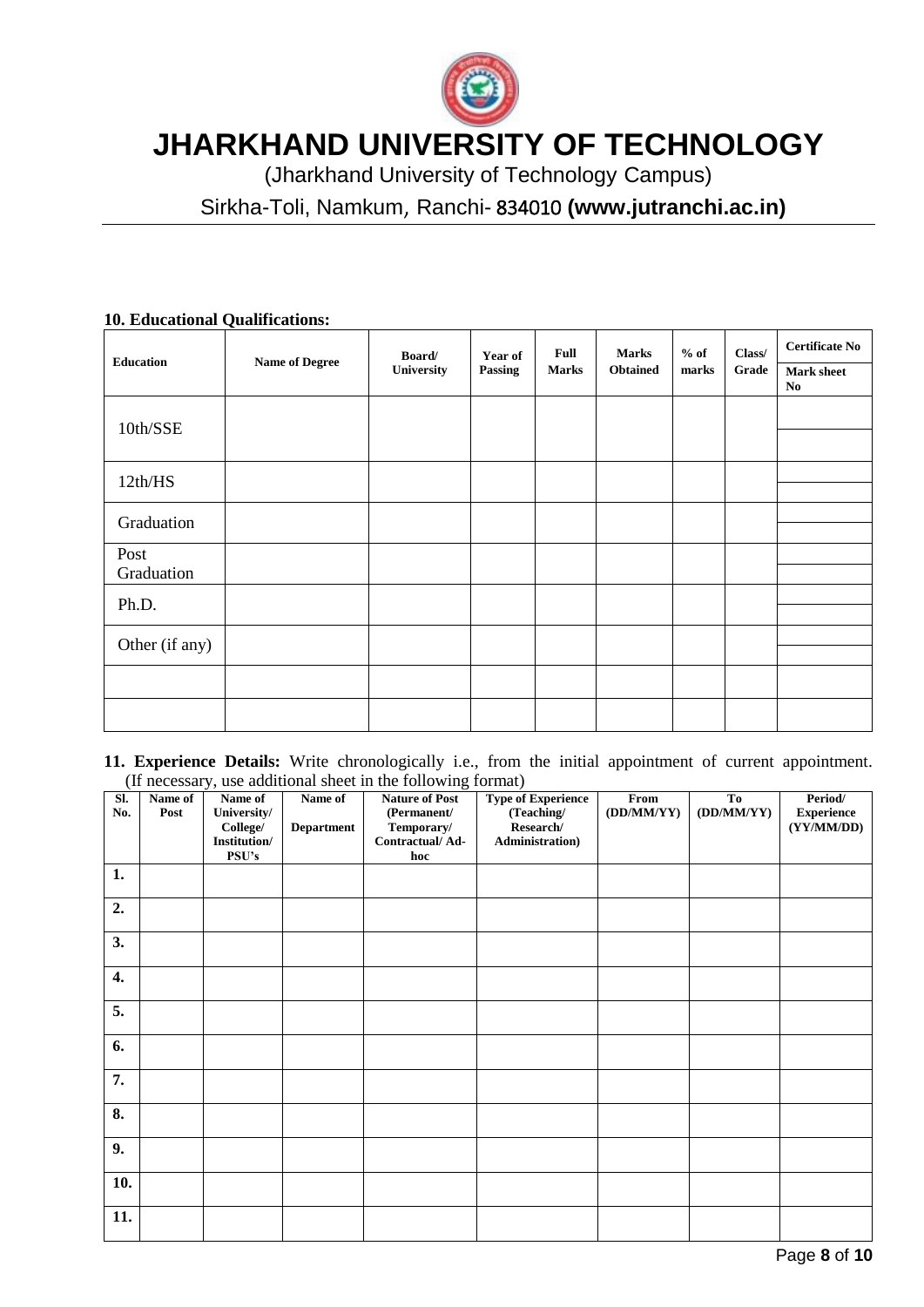

(Jharkhand University of Technology Campus)

Sirkha-Toli, Namkum, Ranchi- 834010 **(www.jutranchi.ac.in)**

**12. Working knowledge of Computer:** Yes  $\Box$  No

#### **13. Whether you are presently employed:**

Yes  $\Box$  No  $\Box$  (Please  $\sqrt{ }$  in the box)<br>If Yes, give the following information:

|  |  | If Yes, give the following information: |  |  |
|--|--|-----------------------------------------|--|--|
|  |  |                                         |  |  |

| <b>Name of Post</b> | <b>Nature of Post</b><br>(Permanent/<br><b>Contractual/Adhoc/</b><br><b>Part Time</b> ) | Date of Appointment | Name of employer |
|---------------------|-----------------------------------------------------------------------------------------|---------------------|------------------|
|                     |                                                                                         |                     |                  |
|                     |                                                                                         |                     |                  |

#### **14. List of enclosures: Self attested Photocopies of the documents mentioned below should be attached serially (excluding below sl. no.-1):**

| Sl.<br>No. | <b>Document</b>                                                      | <b>Enclosed-Yes or No</b> | <b>Enclosed as Page No (s)</b> |
|------------|----------------------------------------------------------------------|---------------------------|--------------------------------|
| 1.         | Original D.D. of Application Fee (Rs.<br>1000/- (One Thousand) only) |                           |                                |
| 2.         | $10th$ / Matriculation Certificate                                   |                           |                                |
| 3.         | $10th$ / Matriculation Marksheet                                     |                           |                                |
| 4.         | 12 <sup>th</sup> / Intermediate Certificate                          |                           |                                |
| 5.         | $12th$ / Intermediate Marksheet                                      |                           |                                |
| 6.         | <b>Graduation Degree Certificate</b>                                 |                           |                                |
| 7.         | <b>Graduation Marksheet</b>                                          |                           |                                |
| 8.         | <b>Post Graduation Marksheet</b>                                     |                           |                                |
| 9.         | Ph.D. degree                                                         |                           |                                |
| 10.        | Other Education Certificates (If any)                                |                           |                                |
| 11.        | Experience Certificate (s)                                           |                           |                                |
| $12^*$ .   |                                                                      |                           |                                |
| $13.*$     |                                                                      |                           |                                |
| $14.*$     |                                                                      |                           |                                |

\* Blanks in the above can be filled by candidate for additional relevant documents enclosed after Sl. No. 11 suitably mentioning the name of the document (s) in support of information given in the application from.

#### **Note**:

- 1. Paging of the enclosure should be done on both the sides of the documents if anything is written. For blank pages paging should not be done.
- 2. If anything is written on both the sides of the documents like mark sheets, degree certificate etc., then photocopies of both sides of the documents should be enclosed.